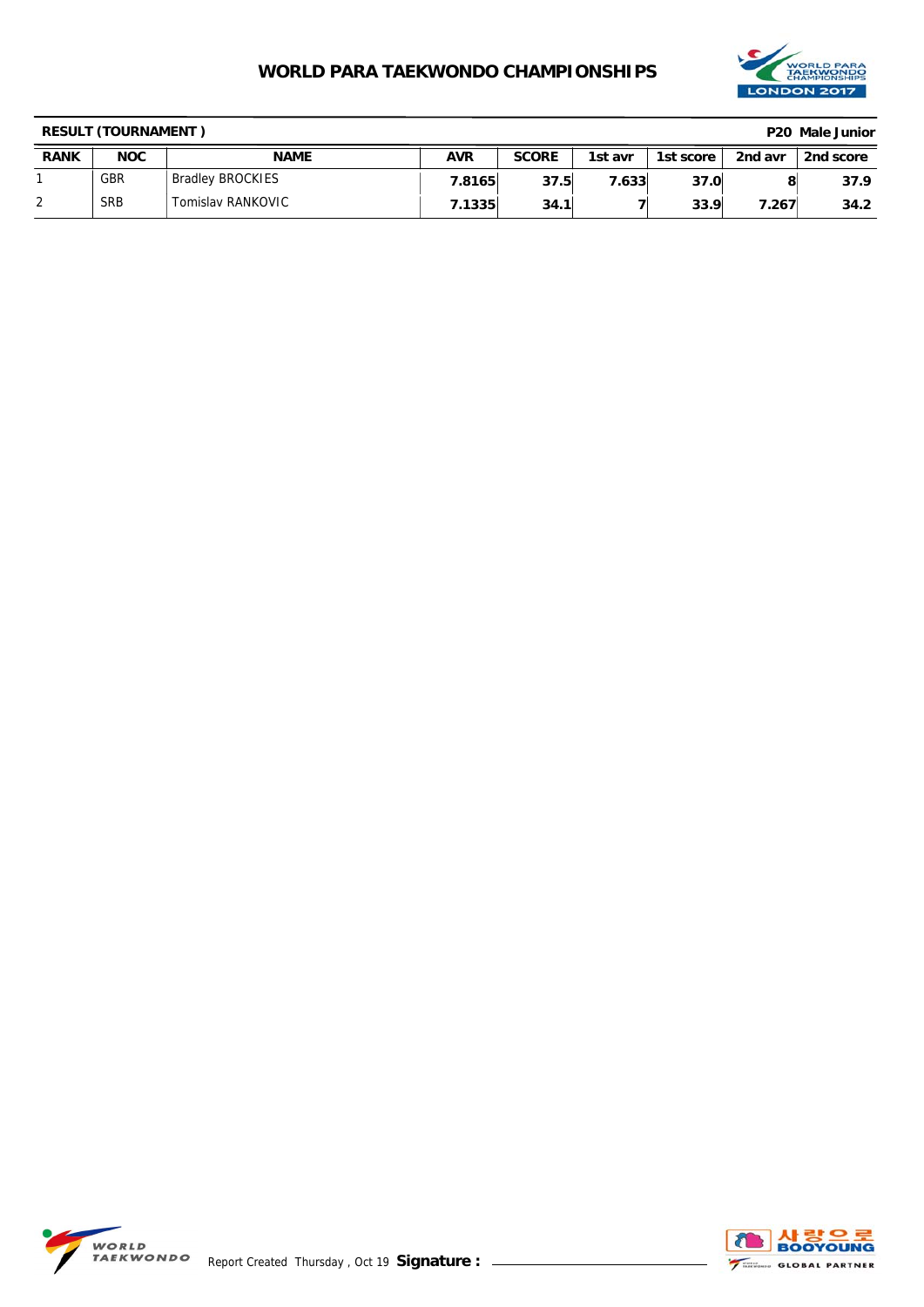

| <b>RESULT (TOURNAMENT)</b> |            |                            |            |              |         | P <sub>20</sub> Male Under 30 |         |           |
|----------------------------|------------|----------------------------|------------|--------------|---------|-------------------------------|---------|-----------|
| <b>RANK</b>                | <b>NOC</b> | <b>NAME</b>                | <b>AVR</b> | <b>SCORE</b> | 1st avr | 1st score                     | 2nd avr | 2nd score |
|                            | <b>MEX</b> | Alejandro GUTIERREZ RUDION | 7.9        | 37.1         | 7.967   | 37.4                          | 7.833   | 36.7      |
| $\overline{2}$             | <b>RUS</b> | Kirill ARUTIUNOV           | 7.65       | 35.9         | 7.733   | 36.3                          | 7.567   | 35.5      |
| 3                          | <b>SRB</b> | Dusan MARISAVLJEVIC        | 7.5        | 35.1         | 7.567   | 35.2                          | 7.433   | 35.0      |
| 3                          | <b>CHI</b> | <b>Claudio FUENTES</b>     | 7.3835     | 34.6         | 7.367   | 34.5                          | 7.4     | 34.7      |
| 5                          | <b>BEL</b> | Saaber BACHIR              | 7.3835     | 35.2         | 7.3     | 35.2                          | 7.467   | 35.2      |
| 5                          | <b>ITA</b> | Federico FRICANO           | 7.217      | 34.5         | 6.667   | 32.8                          | 7.767   | 36.1      |
| 5                          | <b>GBR</b> | <b>Ben SAVAGE</b>          | 7.167      | 34.1         | 7.067   | 33.9                          | 7.267   | 34.2      |
| 5                          | <b>USA</b> | Damien HERSHEY             | 6.283      | 31.5         | 6.033   | 29.9                          | 6.533   | 33.1      |



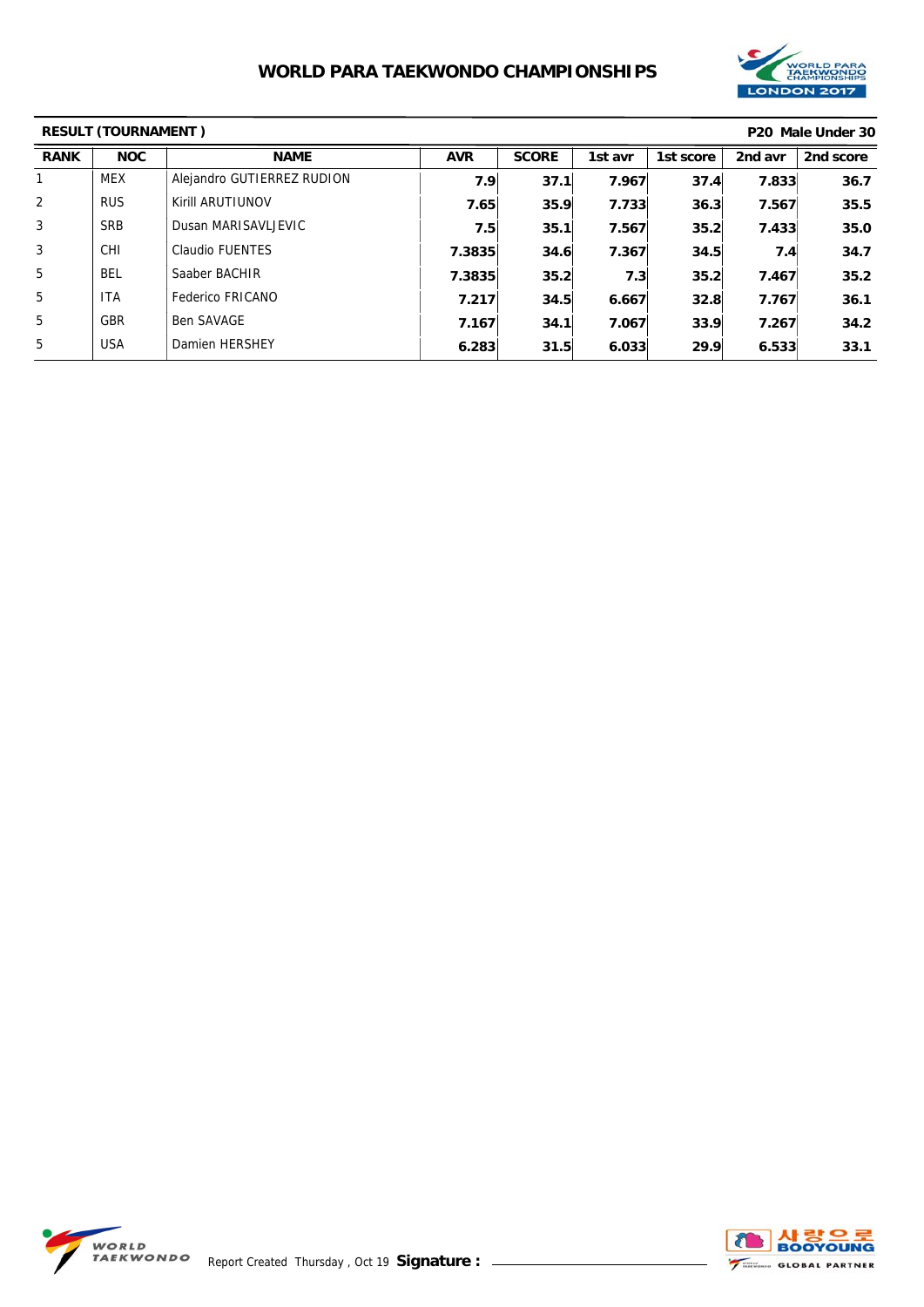

| <b>RESULT (TOURNAMENT)</b><br>P <sub>20</sub> Female Under 30 |            |                 |            |              |                  |           |         |           |
|---------------------------------------------------------------|------------|-----------------|------------|--------------|------------------|-----------|---------|-----------|
| <b>RANK</b>                                                   | <b>NOC</b> | <b>NAME</b>     | <b>AVR</b> | <b>SCORE</b> | 1st avr          | 1st score | 2nd avr | 2nd score |
|                                                               | BEL        | Melissa ENGELS  | 7.6665     | 35.8         | 7.7 <sub>1</sub> | 35.8      | 7.633   | 35.8      |
| $\overline{2}$                                                | <b>CHI</b> | Paloma MARTINEZ | 7.6335     | 36.0         | 7.667            | 36.2      | 7.6     | 35.7      |
| 3                                                             | <b>USA</b> | Shania HERSHEY  | 7.1165     | 34.9         |                  | 35.1      | 7.233   | 34.6      |
| 3                                                             | <b>SRB</b> | Teodora JOVIC   | 7.0335     | 32.8         | 7.267            | 34.0      | 6.8     | 31.5      |
| 5                                                             | <b>GBR</b> | Megan CLEMENTS  | 7.15       | 35.6         | 7.233            | 36.1      | 7.067   | 35.1      |



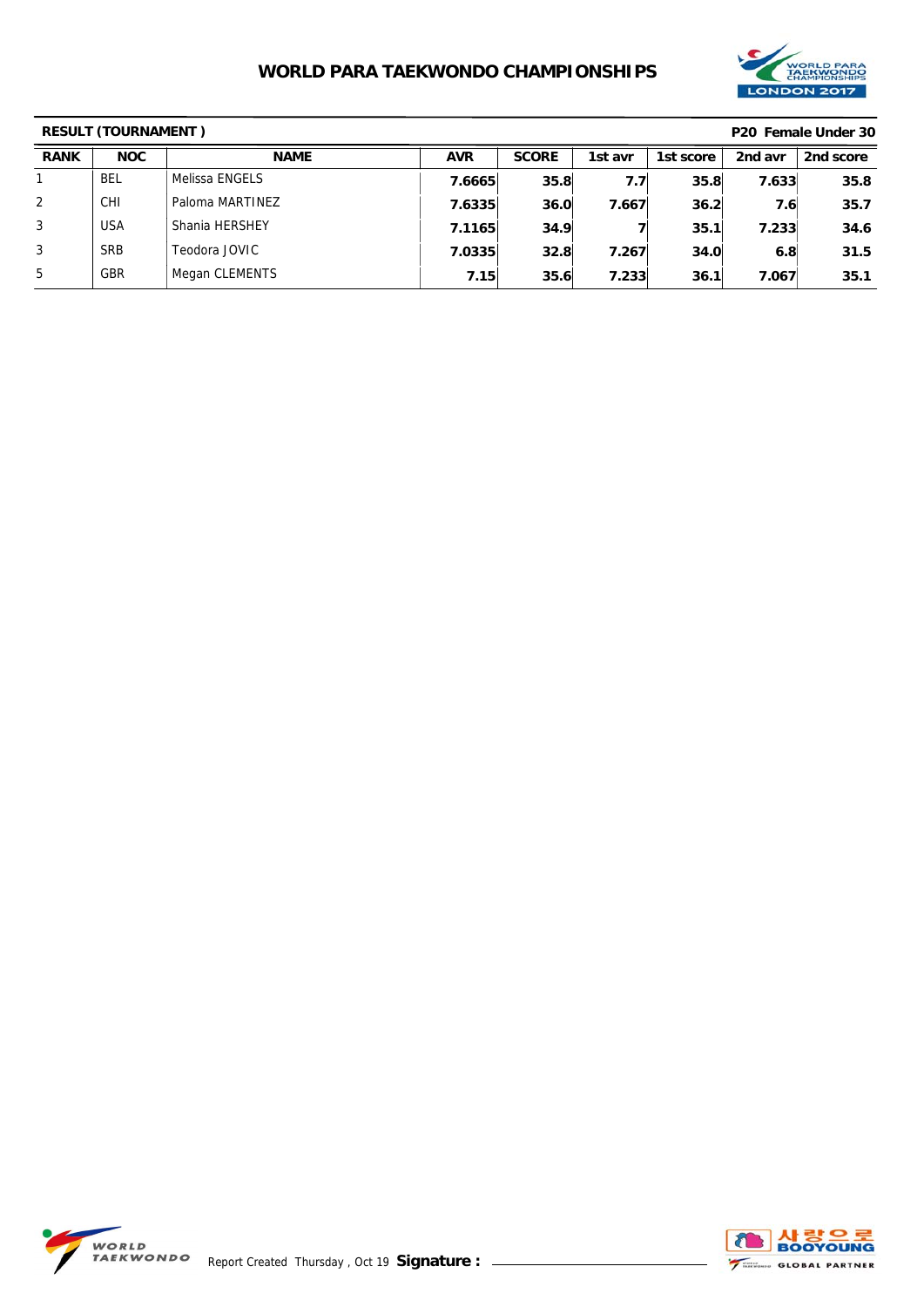

| <b>RESULT (TOURNAMENT)</b> |            |                                   |            |              |         |           | P <sub>20</sub> Male Over 30 |           |
|----------------------------|------------|-----------------------------------|------------|--------------|---------|-----------|------------------------------|-----------|
| <b>RANK</b>                | <b>NOC</b> | <b>NAME</b>                       | <b>AVR</b> | <b>SCORE</b> | 1st avr | 1st score | 2nd avr                      | 2nd score |
|                            | <b>HON</b> | Guillermo ERAZO SCHAUER           | 7.717      | 36.3         | 7.767   | 36.5      | 7.667                        | 36.1      |
| 2                          | ESA        | Nilson Javier ROSALES OUINTANILLA | 7.6165     | 35.7         | 7.61    | 35.6      | 7.633                        | 35.7      |
| 3                          | POL        | Michal PIEDZIA                    | 7.067      | 33.9         | 7.067   | 34.0      | 7.067                        | 33.7      |
| 3                          | <b>GBR</b> | Rajinder CHATHA                   | 6.9165     | 34.6         | 7.033   | 35.0      | 6.8                          | 34.2      |